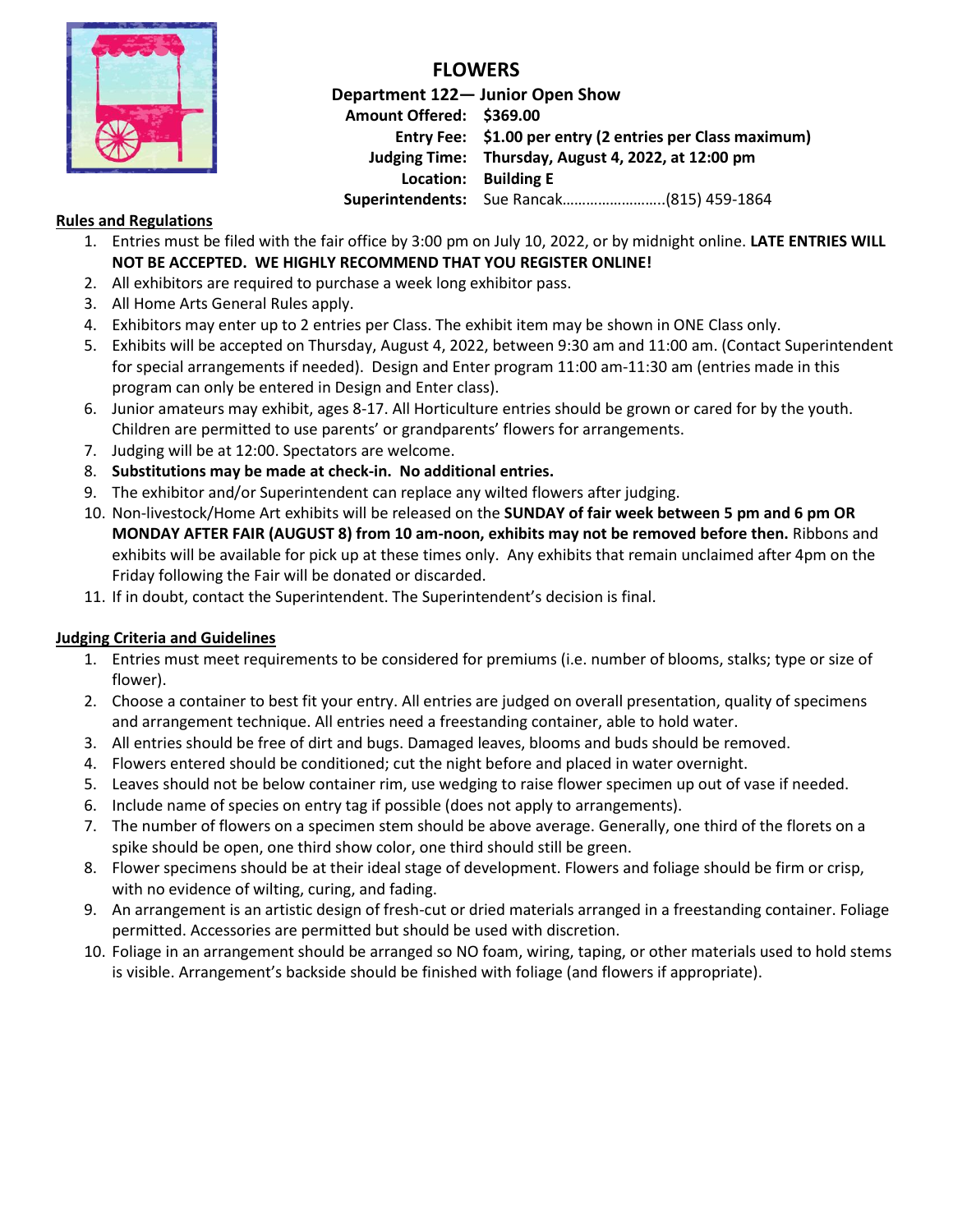## **Sunflower Exhibit/Competition Guidelines**

- 1. Competition is open to all children age 3-18 (Preschool through high school)
- 2. Exhibitors may enter only one sunflower per class
- 3. All entries must be the work of the exhibitor, grown in the exhibitor's garden. A parent, leader, or responsible adult must verify this fact by signing the entry form.
- 4. All other rules and regulations apply.

**Premiums** First-\$4.00; Second-\$3.00; Third-\$2.00 Best of Show (one per Division): Rosette

| <b>Division</b>        | <b>Class</b>                                                 |                                                 |  |  |
|------------------------|--------------------------------------------------------------|-------------------------------------------------|--|--|
| A Horticulture         | 1 Cacti, 1                                                   | 10 Phlox (perennial), single bloom              |  |  |
|                        | 2 Zinnias, 3 blooms, small/medium                            | 11 Gladiolus, 1 spike                           |  |  |
|                        | 3 Zinnias, 3 blooms, large                                   | 12 Day Lily, 1 scape                            |  |  |
|                        | 4 Petunia, single, 1 stem, one or more blooms                | 13 Cone Daisy, 1                                |  |  |
|                        | 5 Petunia, double, 1 spray, one or more                      | 14 Annual not listed-3 small or medium (same    |  |  |
|                        | blooms                                                       | variety) or 1 large stem, spike or spray        |  |  |
|                        | 6 Cosmos, 1 spray                                            | 15 Annual collection, 4 blooms or spray,        |  |  |
|                        | 7 Marigold, 3 small/medium stems with<br>different varieties |                                                 |  |  |
|                        | foliage                                                      | 16 Rose, most perfect bloom                     |  |  |
|                        | 8 Marigold, 3 large stem with foliage                        | 17 Dahlia, most perfect bloom (weigh container  |  |  |
|                        | 9 Snapdragon, 3 spikes                                       | to prevent tip over)                            |  |  |
| <b>B</b> Arrangements  | 1 Display of Cacti and/or Succulents, 3-6                    | 8 Arrangement for a dinner table                |  |  |
|                        | planted in one container as a dish garden                    | 9 Wreath                                        |  |  |
|                        | 2 Terrarium/Garden Art                                       | 10 Basket arrangement                           |  |  |
|                        | 3 Go Team - arrangement depicting favorite                   | 11 Design and Enter (under the direction of an  |  |  |
|                        | sports team                                                  | adult amateur you will create an arrangement    |  |  |
|                        | 4 4 <sup>th</sup> of July                                    | between 10:00 am and 12:00 pm on                |  |  |
|                        | 5 Fall - Halloween, Thanksgiving                             | Wednesday, Aug 3, 2022, to enter in this class. |  |  |
|                        | 6 Winter - Christmas                                         | All containers and materials will be provided;  |  |  |
|                        | 7 Dried Flower Arrangement                                   | however, feel free to bring your own.           |  |  |
| <b>C</b> Potted Plants | 1 Coleus, any variety                                        | 4 Fuchsia                                       |  |  |
| (12 inches across      | 2 Geranium, in bloom                                         | 5 Container Garden, 3 or more plants - not      |  |  |
| maximum)               | 3 Impatiens                                                  | identical. No pot size limit                    |  |  |
| D. Herbs               | 1 One potted annual herb                                     | 2 One potted perennial herb                     |  |  |
| <b>E</b> Houseplants   | 1 African Violet                                             | 5 Spider Plant, any variety                     |  |  |
|                        | 2 Succulent, one variety                                     | 6 Fern, any variety                             |  |  |
|                        | 3 English Ivy                                                | 7 Flowering Plant, not listed above             |  |  |
|                        | 4 Philodendron or Pothos                                     | 8 Foliage Plant, not listed above               |  |  |